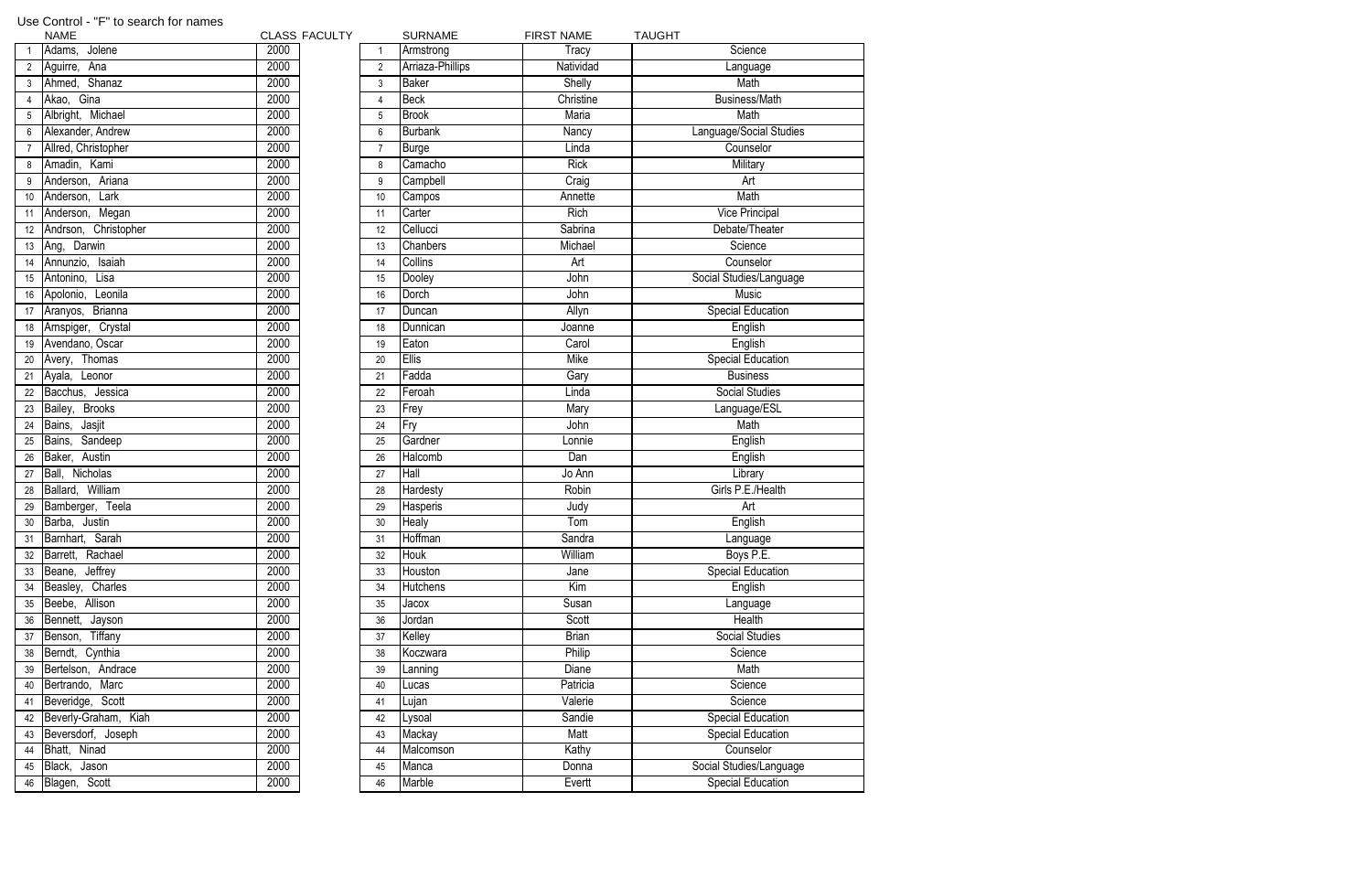| 47              | Blea, Jamie              | 2000 | 47 | Martin-Martinez  | Olivia              | English                      |
|-----------------|--------------------------|------|----|------------------|---------------------|------------------------------|
| 48              | Bowers, Rachel           | 2000 | 48 | <b>Mcfall</b>    | Tracy               | <b>Special Education</b>     |
| 49              | Brandon, Jessica         | 2000 | 49 | Meschery         | Tom                 | English                      |
| 50              | Braun, Christopher       | 2000 | 50 | Morgan           | Lynn                | Math                         |
| 51              | <b>Brendon</b><br>Bray,  | 2000 | 51 | Motensen         | Jeanine             | <b>Business</b>              |
| 52              | Brown, Molly             | 2000 | 52 | Neal             | Jack{John}          | Social Studies               |
| 53              | Stephen<br>Bryan,        | 2000 | 53 | <b>Newberry</b>  | Amie                | English                      |
| 54              | Evan<br>Buell,           | 2000 | 54 | Opperman-Galioto | $\overline{T}$ erry | Counselor                    |
| 55              | Bullard,<br>lan          | 2000 | 55 | Padgett          | Pete                | Boys P.E./Dirver's Education |
| 56              | Burke,<br>Travis         | 2000 | 56 | Penaluna         | Bill                | <b>Driver's Education</b>    |
| 57              | Burns,<br>Lucas          | 2000 | 57 | Petre            | Joanne              | Language                     |
| 58              | Burns, Luke              | 2000 | 58 | Petty            | Gerrie              | Special education            |
| 59              | Callahan, Ryan           | 2000 | 59 | Quinlan          | Diane               | <b>Business</b>              |
| 60              | Cannon, Joseph           | 2000 | 60 | Rader            | Julie               | Special education            |
| 61              | Cao, Michelle            | 2000 | 61 | Retterer         | Cathy               | <b>Social Studies</b>        |
| 62              | Carnahan, Courtney       | 2000 | 62 | Richter          | Paul                | <b>Vice Principal</b>        |
| 63              | Carrico, Justin          | 2000 | 63 | Rillon           | Sgt. Mjr. Ronald    | Military                     |
| 64              | Chacon, Ana              | 2000 | 64 | Rillon           | Valerie             | <b>Special Education</b>     |
| 65              | Challis,<br>Teresa       | 2000 | 65 | Ripley           | Darren              | Math                         |
| 66              | Megha<br>Chavda,         | 2000 | 66 | Ross             | Janet               | Principal                    |
| 67              | Cheatham, David          | 2000 | 67 | Ross             | David               | Special education            |
| 68              | Chicodreff,<br>Anastasia | 2000 | 68 | Rothe            | <b>Brian</b>        | Science                      |
| 69              | Chumrau, Alison          | 2000 | 69 | <b>Salter</b>    | Richard             | English                      |
| 70              | Derek<br>Codega,         | 2000 | 70 | Schnabel         | Col James           | Military                     |
| 71              | Coffman, Christine       | 2000 | 71 | Schouweiler      | Peter               | <b>Social Studies</b>        |
| 72 <sub>2</sub> | Coleman, John            | 2000 | 72 | See              | Sharon              | English                      |
| 73              | Collins, Brandy          | 2000 | 73 | Shaw             | <b>Mike</b>         | Special education            |
|                 | Collins, Michael         | 2000 | 74 | Slagle           | Mike                | Science                      |
| 75              | Colton, Adam             | 2000 | 75 | Smith            | Deanne              | Special education            |
| 76              | Concha, Kara             | 2000 | 76 | Southwell        | Marie               | English                      |
| 77              | Conder, Leah             | 2000 | 77 | Spalka           | Monica              | Girls P.E./Health            |
| 78              | Conradt, Robert          | 2000 | 78 | Taylor           | Bill                | Math                         |
| $\overline{79}$ | Cook, James              | 2000 | 79 | <b>Titus</b>     | Bob                 | Counselor                    |
| 80              | Christa<br>Cooper,       | 2000 | 80 | Tomac            | Jeff                | Counselor                    |
| 81              | Cooper,<br>Lauren        | 2000 | 81 | <b>Tripp</b>     | Carol               | English                      |
| 82              | Marcus<br>Corley,        | 2000 | 82 | Upton            | Ron                 | English/Language             |
| 83              | Corrao, Gina             | 2000 | 83 | <b>Utter</b>     | Ann-Marie           | English                      |
| 84              | Cosart, Julia            | 2000 | 84 | Vasconcelos      | Judy                | English                      |
| 85              | Costanza, Denise         | 2000 | 85 | Vesco            | Mary                | <b>Vice Principal</b>        |
| 86              | Cox, Kristine            | 2000 | 86 | Walkiewicz       | Keri                | Math                         |
| 87              | Sulma<br>Cruz,           | 2000 | 87 | Weldon           | Connie              | Home Economics               |
| 88              | Cruz, Michael            | 2000 | 88 | Wendt            | Sharon              | Math                         |
| 89              | Custis, Hawkins          | 2000 | 89 | Whitely          | Barbara             | English                      |
| 90              | Damian-Hernandez, Jose   | 2000 | 90 | Wiseman          | Christine           | Language                     |
| 91              | Davee, Marla             | 2000 | 91 | Wycoff           | Mary                | Social Studies               |

| 47 | Blea, Jamie            | 2000             |
|----|------------------------|------------------|
| 48 | Bowers, Rachel         | 2000             |
| 49 | Brandon, Jessica       | $\frac{1}{2000}$ |
| 50 | Braun, Christopher     | 2000             |
| 51 | Bray, Brendon          | 2000             |
| 52 | Brown, Molly           | 2000             |
| 53 | Bryan, Stephen         | 2000             |
| 54 | Buell, Evan            | 2000             |
| 55 | Bullard, lan           | 2000             |
| 56 | Burke, Travis          | 2000             |
| 57 | Burns, Lucas           | 2000             |
| 58 | Burns, Luke            | 2000             |
| 59 | Callahan, Ryan         | 2000             |
| 60 | Cannon, Joseph         | 2000             |
| 61 | Cao, Michelle          | 2000             |
| 62 | Carnahan, Courtney     | 2000             |
| 63 | Carrico, Justin        | 2000             |
| 64 | Chacon, Ana            | 2000             |
| 65 | Challis, Teresa        | 2000             |
| 66 | Chavda, Megha          | 2000             |
| 67 | Cheatham, David        | 2000             |
| 68 | Chicodreff, Anastasia  | 2000             |
| 69 | Chumrau, Alison        | 2000             |
| 70 | Codega, Derek          | 2000             |
| 71 | Coffman, Christine     | 2000             |
| 72 | Coleman, John          | 2000             |
| 73 | Collins, Brandy        | 2000             |
| 74 | Collins, Michael       | 2000             |
| 75 | Colton, Adam           | 2000             |
| 76 | Concha, Kara           | 2000             |
| 77 | Conder, Leah           | 2000             |
| 78 | Conradt, Robert        | 2000             |
| 79 | Cook, James            | 2000             |
| 80 | Cooper, Christa        | 2000             |
| 81 | Cooper, Lauren         | 2000             |
| 82 | Corley, Marcus         | 2000             |
| 83 | Corrao, Gina           | 2000             |
| 84 | Cosart, Julia          | 2000             |
| 85 | Costanza, Denise       | 2000             |
| 86 | Cox, Kristine          | 2000             |
| 87 | Cruz, Sulma            | 2000             |
| 88 | Cruz, Michael          | 2000             |
| 89 | Custis, Hawkins        | 2000             |
| 90 | Damian-Hernandez, Jose | 2000             |
| 91 | Davee, Marla           | 2000             |
| 92 | Davis, Bradley         | 2000             |
| 93 | De Martini, Matthew    | 2000             |
| 94 | Devolld, Jonathan      | 2000             |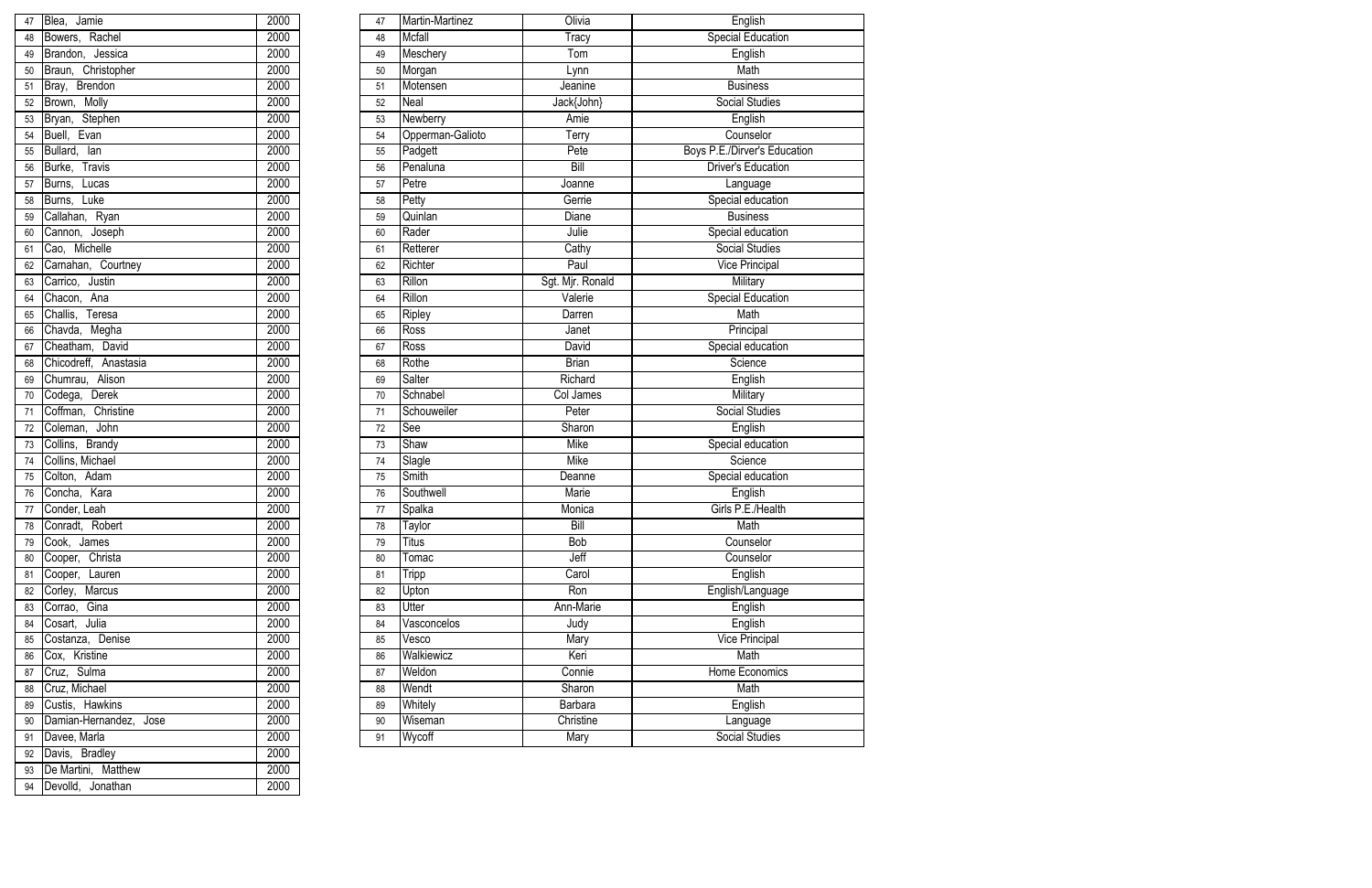| 95  | Diaz, Erika            | 2000             |
|-----|------------------------|------------------|
| 96  | Dodd, Katherine        | 2000             |
| 97  | Dodov, Daniella        | 2000             |
| 98  | Dougherty, Colin       | 2000             |
| 99  | Douillard, Christina   | 2000             |
|     | 100 Drake, Richard     | 2000             |
| 101 | Drakulich, John        | 2000             |
| 102 | Drumheller, Megan      | 2000             |
| 103 | Dunn, Christopher      | 2000             |
| 104 | Dunn, Mathew           | 2000             |
| 105 | Durst, Heather         | 2000             |
| 106 | Earl, Delana           | 2000             |
| 107 | Eidson, Jaime          | 2000             |
| 108 | Elam, Scott            | $\frac{1}{2000}$ |
| 109 | Elcano, Robert         | 2000             |
| 110 | Eller, Sean            | 2000             |
|     | 111 Evasovic, Michael  | 2000             |
|     | 112 Extebarria, Joshua | 2000             |
|     | 113 Fahrendorf, John   | 2000             |
|     | 114 Farber, Jonathan   | 2000             |
|     | 115 Fennelly, Leah     | 2000             |
| 116 | Fernandez, Abel        | 2000             |
| 117 | Fong, Miranda (Yen)    | 2000             |
| 118 | Froines, Tiffany       | 2000             |
| 119 | Frugoli, Misty         | 2000             |
| 120 | Fry, Lara              | $\frac{1}{2000}$ |
| 121 | Fuller, Bonnie         | 2000             |
|     | 122 Fuller, Tiffany    | 2000             |
|     | 123 Garcia, Jose       | 2000             |
|     | 124 Garol, Nicholas    | $\frac{1}{2000}$ |
|     | 125 George, Lindsay    | 2000             |
| 126 | Gerard, Juan           | 2000             |
| 127 | Gerber, Daniel         | 2000             |
| 128 | Gipson, Erica          | 2000             |
| 129 | Glenn, John            | 2000             |
| 130 | Gonzalez, Anthony      | 2000             |
| 131 | Gonzalez, Jesse        | 2000             |
| 132 | Gordon, Alec           | 2000             |
| 133 | Grace, Trevor          | 2000             |
| 134 | Gray, Lindsey          | 2000             |
| 135 | Gray, Michael          | 2000             |
| 136 | Gregory, Charla        | 2000             |
| 137 | Hackstaff, Meghann     | 2000             |
| 138 | Hall, Erin             | 2000             |
| 139 | Hamor, Kathryn         | 2000             |
| 140 | Hansen, Katharine      | 2000             |
| 141 | Hanson, Sizanne        | 2000             |
| 142 | Harris, Luke           | 2000             |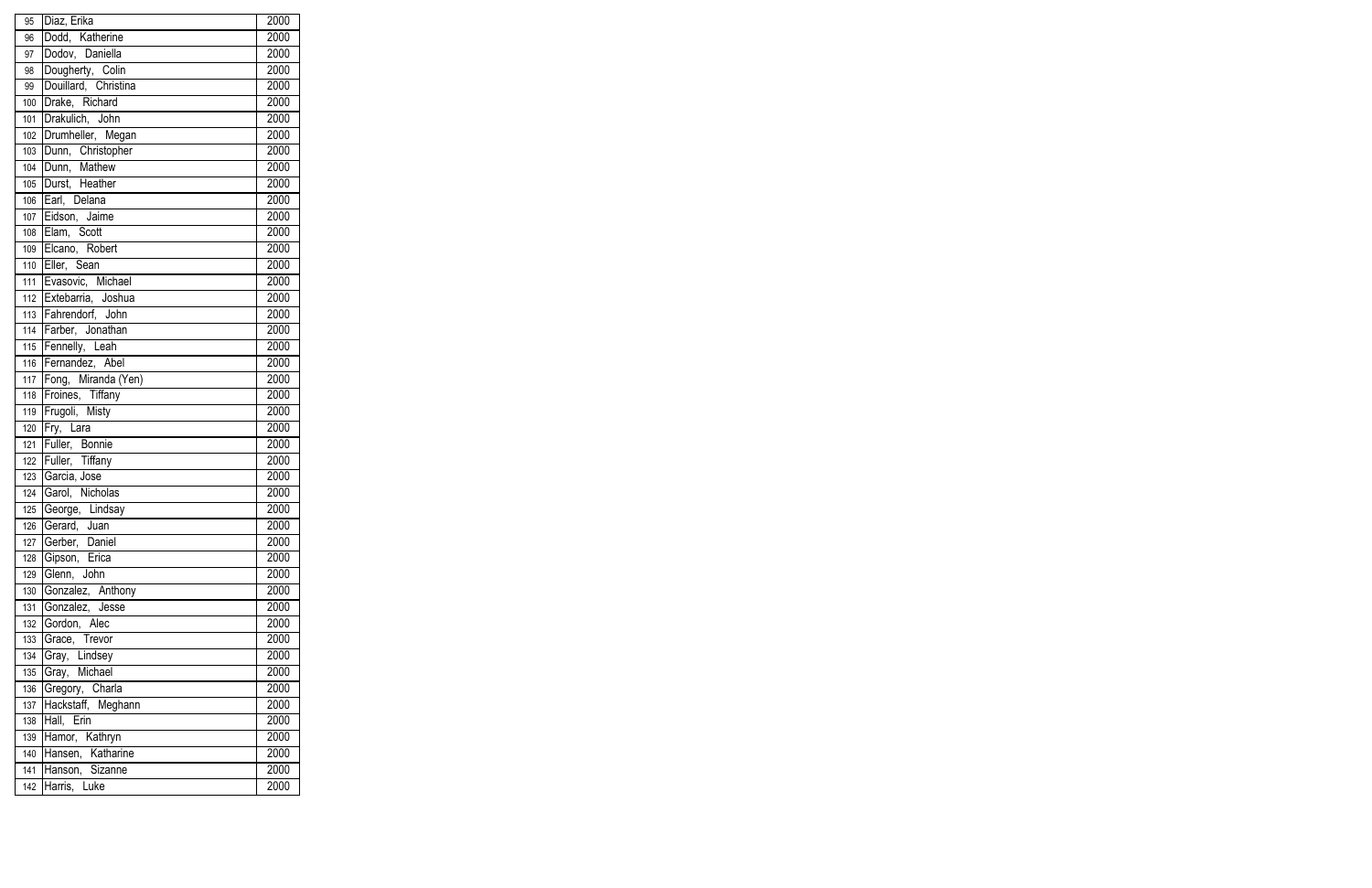| _<br>143 | Haslem, Brian        | 2000 |
|----------|----------------------|------|
| 144      | Heffner, Thomas      | 2000 |
| 145      | Henson, Anna         | 2000 |
| 146      | Hernandez, Perla     | 2000 |
|          | 147 Hernandez, Lisa  | 2000 |
|          | 148 Hester, Jody     | 2000 |
| 149      | Hinkle, Christa      | 2000 |
| 150      | Hird, Brieanan       | 2000 |
| 151      | Hoffman, Amalia      | 2000 |
| 152      | Holmes, Ryan         | 2000 |
|          | 153 Hone, Emily      | 2000 |
| 154      | Horn, Erin           | 2000 |
| 155      | Howard, Lyndsey      | 2000 |
| 156      | Hruska, Jill         | 2000 |
| 157      | Hueftle, Jacquelyn   | 2000 |
| 158      | Hull, Kambria        | 2000 |
| 159      | Huls, Natalie        | 2000 |
| 160      | Hume, Eric           | 2000 |
| 161      | Isidro, Janelle      | 2000 |
| 162      | Jacinto, Rufino      | 2000 |
| 163      | Jacobsen, Dirk       | 2000 |
| 164      | Jenson, Dean         | 2000 |
| 165      | Jesch, Benjamin      | 2000 |
| 166      | Jin, Jana            | 2000 |
| 167      | Johannessen, Tara    | 2000 |
| 168      | Kaiser, Marc         | 2000 |
| 169      | Kane, Ryan           | 2000 |
| 170      | Karhohs, Casey       | 2000 |
|          | 171 Kaur, Amita      | 2000 |
|          | 172 Kaur, Ramandeep  | 2000 |
|          | 173 Keele, Damon     | 2000 |
| 174      | Khan, Ilora          | 2000 |
| 175      | Killian, Taryn       | 2000 |
| 176      | Kosach, Keri         | 2000 |
| 177      | Kraus, Karen         | 2000 |
| 178      | Krochmal, Maximilian | 2000 |
| 179      | La Prairie, Jules    | 2000 |
| 180      | Laca, Marie          | 2000 |
| 181      | Lally, Thomas        | 2000 |
| 182      | Lambert, Bart        | 2000 |
| 183      | Lampson, Robert      | 2000 |
| 184      | Lane, John           | 2000 |
| 185      | Langsner, Mary       | 2000 |
| 186      | Lazetich, Nina       | 2000 |
| 187      | Lee, Crystal         | 2000 |
| 188      | Lee-High, Jason      | 2000 |
| 189      | Lekaviciute, Dovile  | 2000 |
| 190      | Lenard, Charles      | 2000 |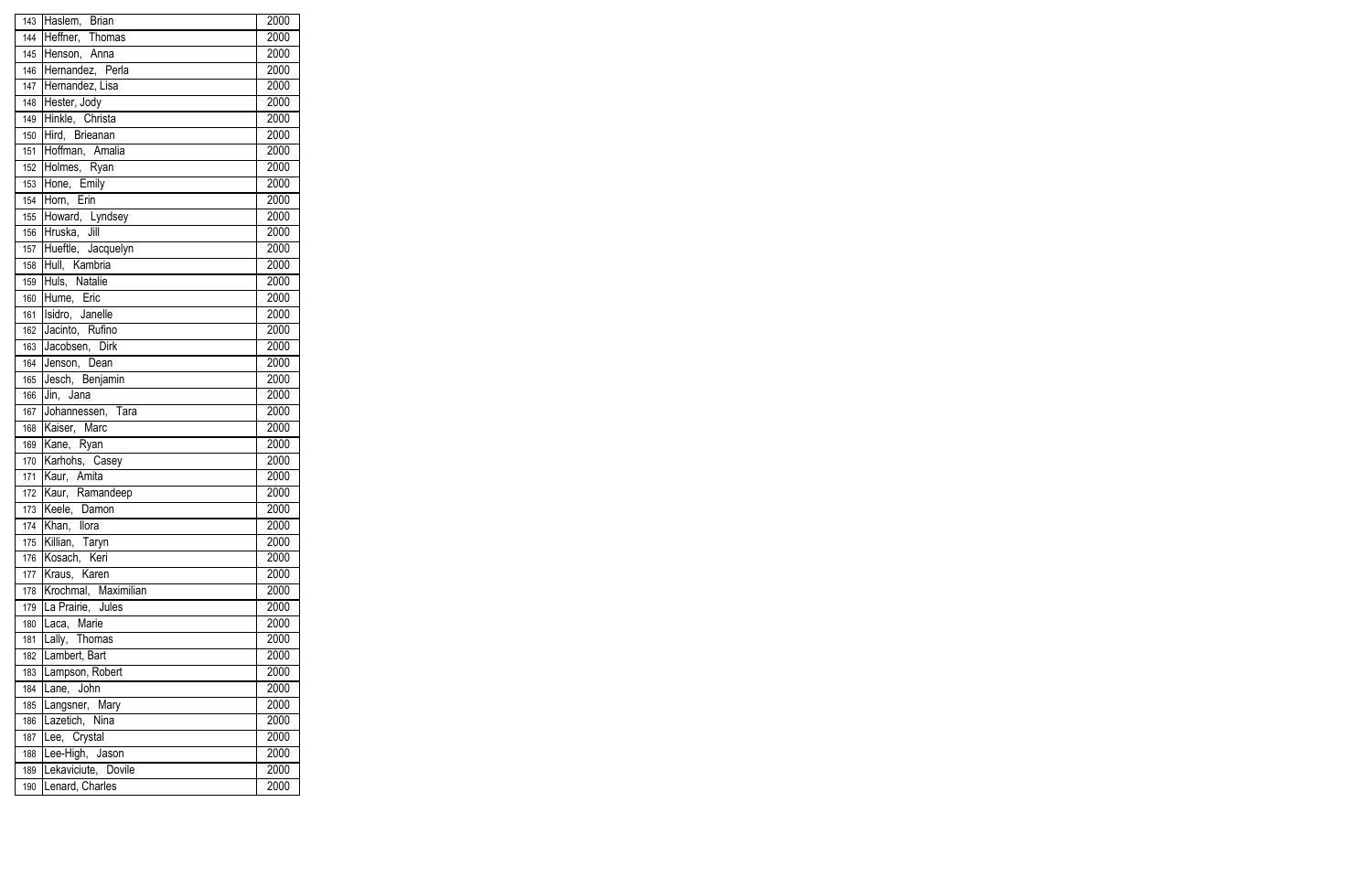|                  | 191 Leon, Phillip    | 2000 |
|------------------|----------------------|------|
| 192              | Levitt, Cynthia      | 2000 |
| 193              | Link, Matthew        | 2000 |
| 194              | Linn, John           | 2000 |
| 195              | Lonergan, Kelly      | 2000 |
|                  | 196 Lopez, Martha    | 2000 |
| 197              | Lopez, Victor        | 2000 |
| 198              | Lujano, Pamela       | 2000 |
| 199              | Mac Leod, Geoffrey   | 2000 |
| 200              | MacDonald, Michael   | 2000 |
| 201              | Magaran, Jennifer    | 2000 |
| 202              | Maher, Michael       | 2000 |
| 203              | Manca, Lisa          | 2000 |
| 204              | Mann, Andrew         | 2000 |
| 205              | Martinez, Erika      | 2000 |
| 206              | McClure, Tara R.     | 2000 |
| 207              | McCombs, Amber       | 2000 |
| 208              | McCombs, Marielle    | 2000 |
| 209              | McElroy, Bernadette  | 2000 |
| 210              | McHarg, Laura        | 2000 |
| 211              | McKay, Darren        | 2000 |
| 212              | McKissick, Michael   | 2000 |
| $\overline{213}$ | McLeod, Julia        | 2000 |
| 214              | McVicars, Jeremy     | 2000 |
| 215              | Mederos, Manuel      | 2000 |
| 216              | Mentaberry, Molly    | 2000 |
| 217              | Merlos, Milton       | 2000 |
| 218              | Michels, Ellen       | 2000 |
| 219              | Mieryteran, Andrea   | 2000 |
| 220              | Miller, Charles      | 2000 |
| 221              | Miller, Daniel       | 2000 |
| 222              | Millerick, Kerri     | 2000 |
| 223              | Montero, Miguel      | 2000 |
| 224              | Montesinos Jr., Jose | 2000 |
| 225              | Moore, Heather       | 2000 |
| 226              | Moore, Michael       | 2000 |
| 227              | Moreno, Jenifer      | 2000 |
| 228              | Morgan, Cyrus        | 2000 |
| 229              | Mortensen, John      | 2000 |
| 230              | Muir, Kyle           | 2000 |
| 231              | Mushynski, Alan T.   | 2000 |
| 232              | Neiss, Michael       | 2000 |
| 233              | Nelson, Dominique    | 2000 |
| 234              | Nelson, Taylor       | 2000 |
| 235              | Nelson, Eric         | 2000 |
| 236              | Newton, Julie        | 2000 |
| 237              | Nichols, Sara        | 2000 |
| 238              | Nielsen, Amanda      | 2000 |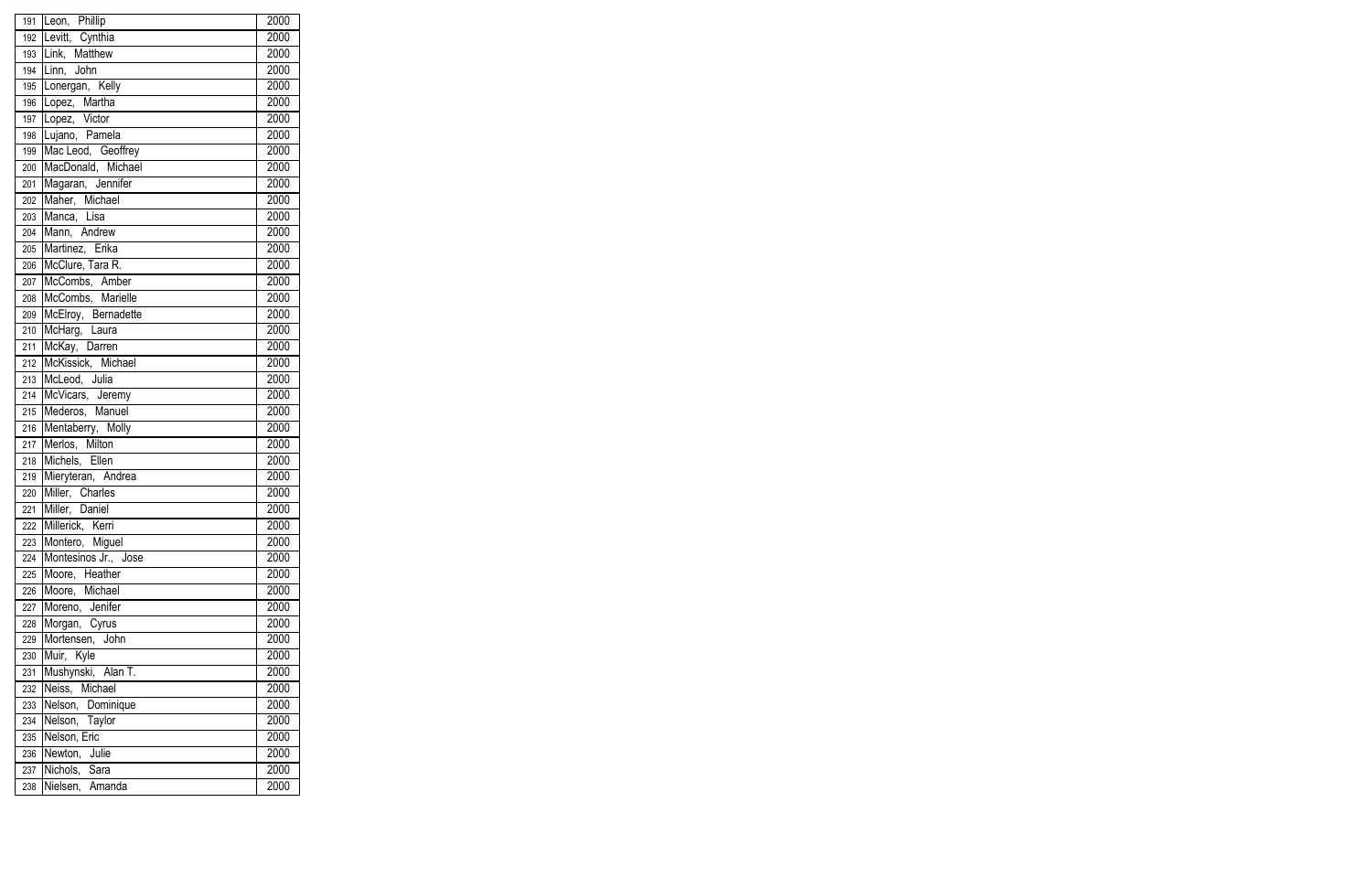| 239 | Nomura, Amy             | 2000 |
|-----|-------------------------|------|
| 240 | Ochoa, Herania          | 2000 |
| 241 | Olaegbe, Cecilia        | 2000 |
| 242 | Opperman, Curtis        | 2000 |
| 243 | Opperman, Eric          | 2000 |
| 244 | Ostomel, Caitlin        | 2000 |
| 245 | Owens, Patrick          | 2000 |
| 246 | Pacheco, Jesus          | 2000 |
| 247 | Padgett, Melissa        | 2000 |
| 248 | Palmer, Billy           | 2000 |
| 249 | Palmer, William         | 2000 |
| 250 | Parento, Katie          | 2000 |
| 251 | Parkes, Tiffany         | 2000 |
|     | 252 Pascucci, Cara      | 2000 |
| 253 | Pearce, Hallie          | 2000 |
|     | 254 Pearson, Nathan     | 2000 |
|     | 255 Pennebaker, Matthew | 2000 |
| 256 | Peri, Jessica           | 2000 |
|     | 257 Peterson, Elizabet  | 2000 |
|     | 258 Phillips, Nicholas  | 2000 |
| 259 | Pierce, Rory            | 2000 |
| 260 | Pokroy, Melanie         | 2000 |
| 261 | Pomeranz, David         | 2000 |
|     | 262 Pooser, Gretchen    | 2000 |
| 263 | Price, Alexander        | 2000 |
| 264 | Price, Isaiah           | 2000 |
| 265 | Probert, Ravin          | 2000 |
| 266 | Prokop, Marichka        | 2000 |
| 267 | Przybyla, Roger         | 2000 |
| 268 | Quilici, Bruno          | 2000 |
|     | 269 Ramirez, Larry      | 2000 |
| 270 | Ransohoff, Michael      | 2000 |
| 271 | Raymundo, Balmore       | 2000 |
| 272 | Rea, leah               | 2000 |
| 273 | Reed, Emily             | 2000 |
| 274 | Reid, Sienna            | 2000 |
| 275 | Reno, Antone            | 2000 |
| 276 | Richards, Thomas        | 2000 |
| 277 | Richmond, Daryl         | 2000 |
| 278 | Rickey, Meesha          | 2000 |
| 279 | Riggs III, John         | 2000 |
| 280 | Riley, Bryan            | 2000 |
| 281 | Riley, Michael          | 2000 |
| 282 | Ristrem, Eva Marie      | 2000 |
| 283 | Rivera, Phillip         | 2000 |
| 284 | Robbins, Emily          | 2000 |
| 285 | Robertson, Dustin       | 2000 |
| 286 | Robinson, Jeffrey       | 2000 |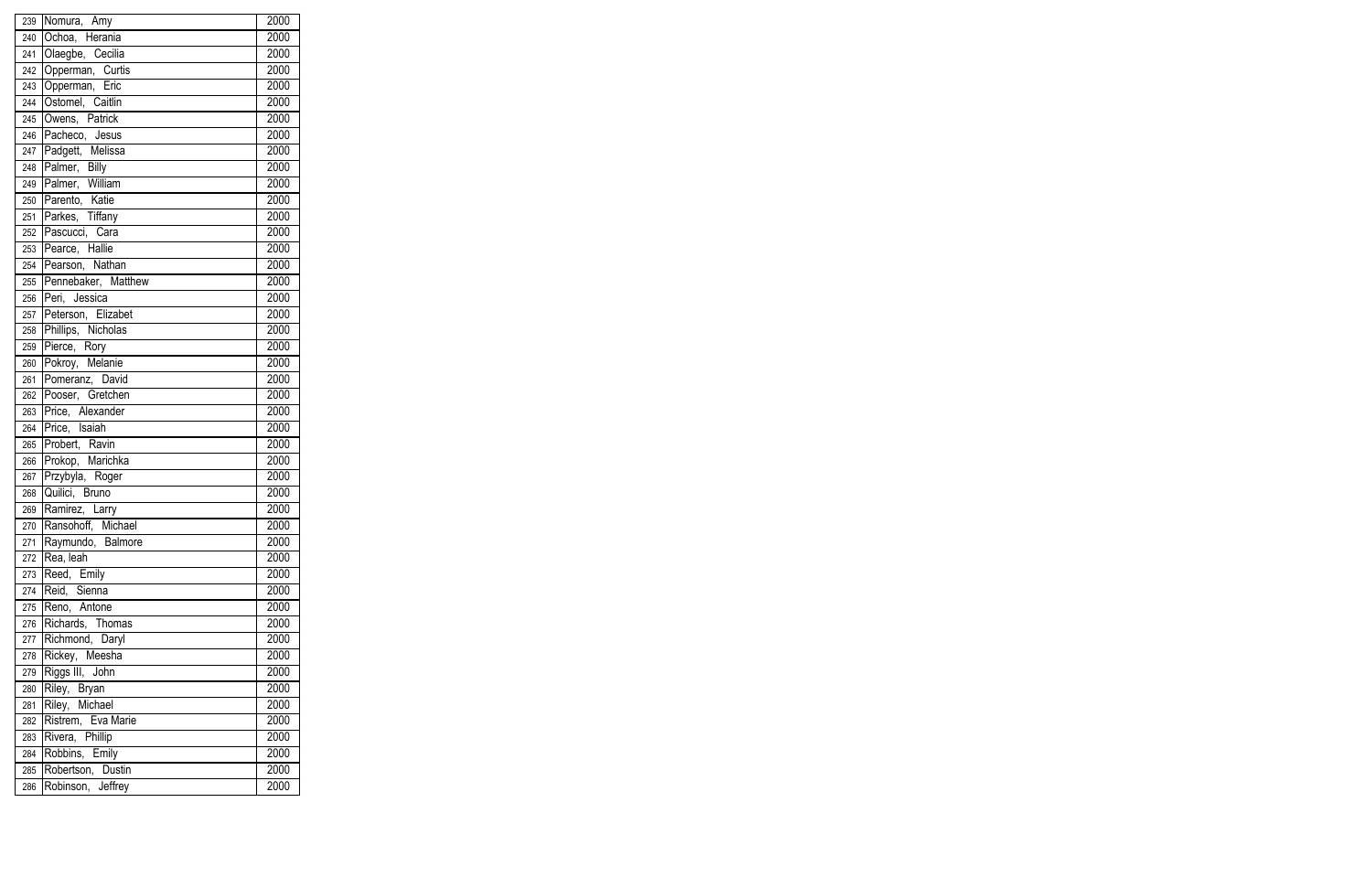| 287 | Robinson, Kristopher | 2000 |
|-----|----------------------|------|
| 288 | Rockefeller, Joshua  | 2000 |
| 289 | Rodarte, David       | 2000 |
| 290 | Rodriguez, Elder     | 2000 |
| 291 | Rodriguez, Jessica   | 2000 |
| 292 | Roesler, Robert      | 2000 |
| 293 | Rogers, Eric         | 2000 |
| 294 | Rose, Lael           | 2000 |
| 295 | Rose, Vanessa        | 2000 |
| 296 | Ross, Chris          | 2000 |
| 297 | Roth, Andrea         | 2000 |
| 298 | Rove, Kyle           | 2000 |
| 299 | Rueckl, Joseph       | 2000 |
| 300 | Ruhl, Jackie         | 2000 |
| 301 | Russell, Patrick     | 2000 |
| 302 | Rust, Tom            | 2000 |
| 303 | Ryckebosch, Justin   | 2000 |
| 304 | Sahagun, Michelle    | 2000 |
| 305 | Salcedo, John        | 2000 |
| 306 | Saldana, Nicandro    | 2000 |
| 307 | Salguero, Eduardo    | 2000 |
| 308 | Sallaberry, Amber    | 2000 |
| 309 | Sande, James         | 2000 |
| 310 | Sandhu, Bhupinder    | 2000 |
| 311 | Sara, Elise          | 2000 |
| 312 | Sara, Steven         | 2000 |
| 313 | Satter, Kristian     | 2000 |
| 314 | Schlotterbeck, Jamie | 2000 |
| 315 | Schneider, Matthew   | 2000 |
| 316 | Schoenbachler, Stacy | 2000 |
| 317 | Schultz, Marie       | 2000 |
| 318 | Scofield, Anne       | 2000 |
| 319 | See, Alexya          | 2000 |
| 320 | Seyler, Michelle     | 2000 |
| 321 | Shannon, Heather     | 2000 |
| 322 | Shine, Jean          | 2000 |
| 323 | Shonkwiler, Jessica  | 2000 |
| 324 | Shryock, Benjamin    | 2000 |
| 325 | Shubinski, Esther    | 2000 |
| 326 | Silveira, Anjuli     | 2000 |
| 327 | Simpson, Michael     | 2000 |
| 328 | Skender, Samantha    | 2000 |
| 329 | Skroch, Casey        | 2000 |
| 330 | Smedebol, Andreas    | 2000 |
| 331 | Smith, Jonathan      | 2000 |
| 332 | So, Alexander        | 2000 |
| 333 | Speakman, Myracle    | 2000 |
| 334 | Stamps, Erik         | 2000 |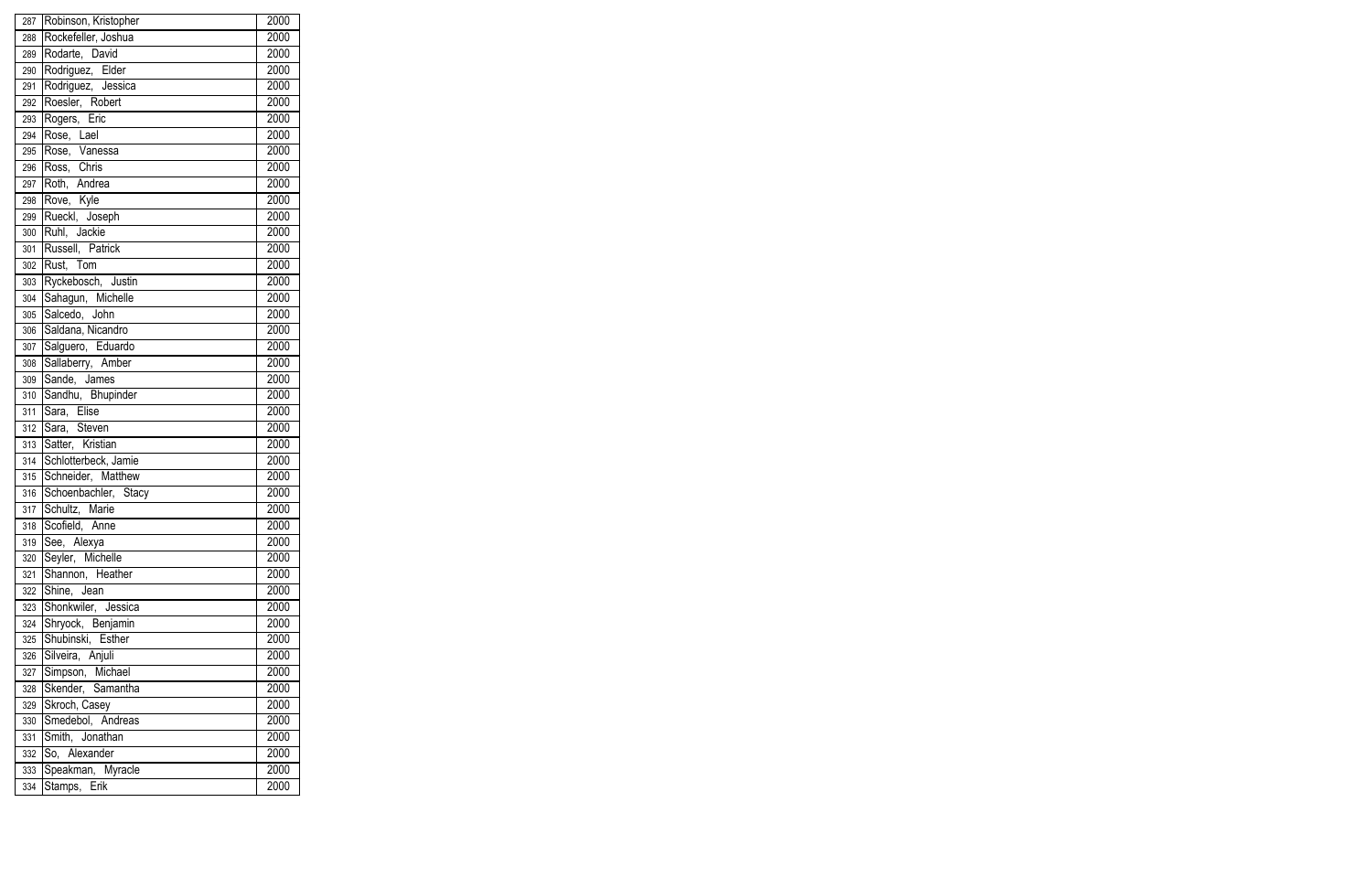|            | 335 Stanley, Dillon              | 2000             |
|------------|----------------------------------|------------------|
| 336        | Stevenson, Trevor                | 2000             |
| 337        | Stodtmeister, Ryan               | 2000             |
| 338        | Stokes, Olympia                  | 2000             |
| 339        | Story, Nichol                    | 2000             |
|            | 340 Strand, Brian                | 2000             |
| 341        | Stremmel, Parker                 | 2000             |
| 342        | Stroude, Rossten                 | 2000             |
| 343        | Struble, Kathy                   | 2000             |
| 344        | Struble, Mary                    | 2000             |
| 345        | Summers, Samuel T.               | 2000             |
| 346        | Sutton, Alison                   | 2000             |
| 347        | Tabur, Chloe                     | 2000             |
|            | 348 Taskey, Joshua               | 2000             |
|            | 349 Thekkekara, Tiffany          | 2000             |
| 350        | Thomas, Evan                     | 2000             |
| 351        | Thomas, Jared                    | 2000             |
|            | 352 Thomas, Kyle                 | 2000             |
|            | 353 Thomas, Sabrina              | $\frac{1}{2000}$ |
|            | 354 Toftdahl, Katie              | 2000             |
| 355        | Trainer, Joseph                  | 2000             |
| 356        | Tucker, Amy                      | 2000             |
| 357        | Tulfo, Michael Lowell            | 2000             |
| 358        | Tuma, Matthew                    | 2000             |
| 359        | Uren, Rachael                    | 2000             |
| 360        | Valenzuela, Israel               | 2000             |
| 361        | Vanbeekom, Michelle              | 2000             |
| 362        | Vastano, Jacob                   | 2000             |
| 363        | Venegas, lan                     | 2000             |
| 364        | Venturacci, Michael              | 2000             |
|            | 365 Volpicelli, Chanel           | 2000             |
| 366        | Wadia, Rachna                    | 2000             |
| 367        | Wang, Ming                       | 2000             |
| 368        | Wells, Theodore                  | 2000<br>2000     |
| 369        | Wenhaug, Natalie                 |                  |
| 370<br>371 | Whillas, Tobias<br>White, Justin | 2000<br>2000     |
| 372        | White, Laura                     | 2000             |
| 373        | Wicker, Brianne                  | 2000             |
| 374        | Widdis, Nicole                   | 2000             |
| 375        | Willard, Ryan                    | 2000             |
| 376        | Williamson, Jason                | 2000             |
| 377        | Williamson, Robert               | 2000             |
| 378        | Wirgler, Tori                    | 2000             |
|            |                                  |                  |
| 379        | Withrow, Jeremy                  | 2000             |
| 380        | Wolf, Roger                      | 2000             |
| 381        | Wolff, Allen                     | 2000             |
| 382        | Wood, Jaclyn                     | 2000             |